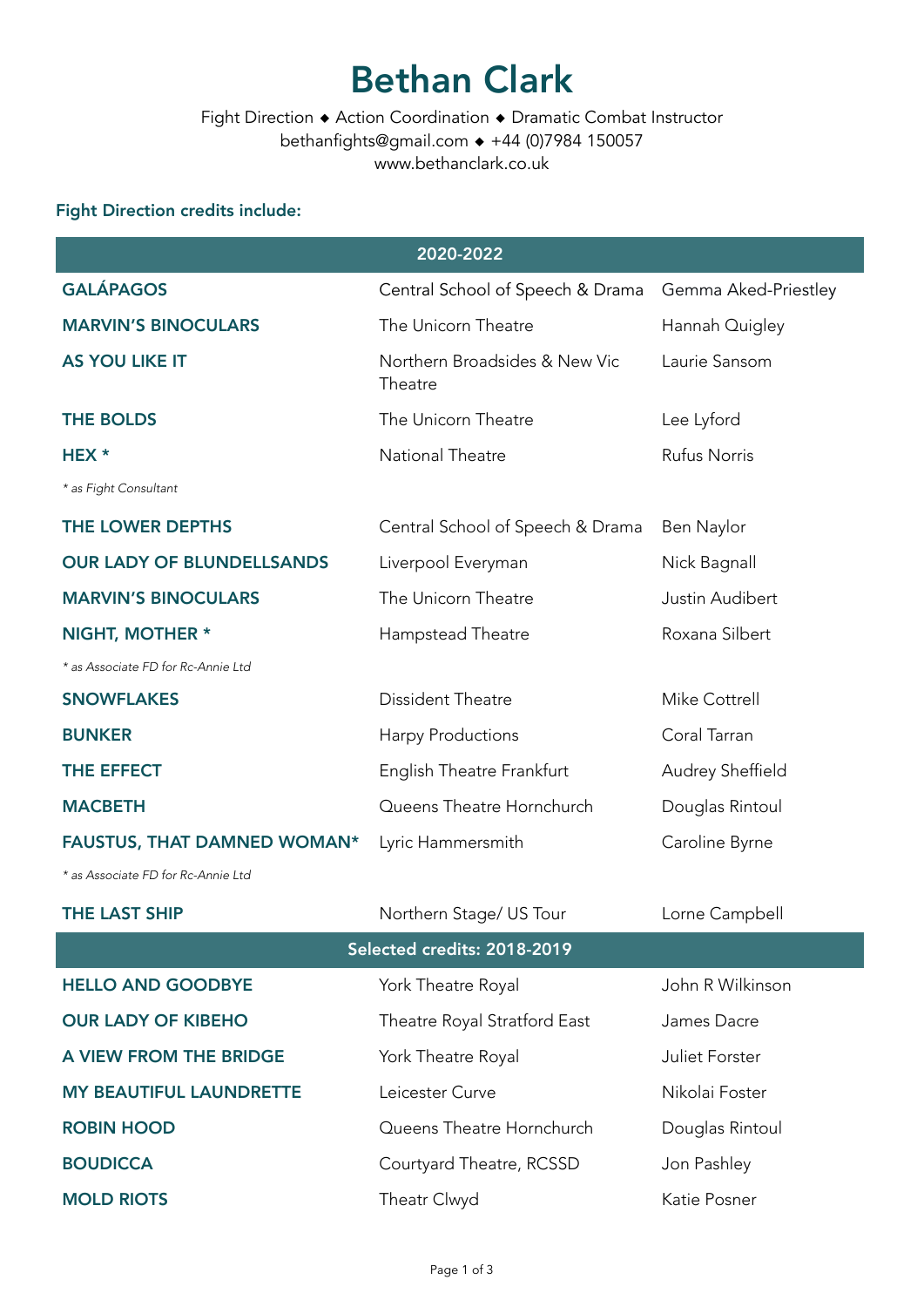# Bethan Clark

Fight Direction ◆ Action Coordination ◆ Dramatic Combat Instructor

| <b>AS YOU LIKE IT</b>         | NT Public Acts                                            | Douglas Rintoul                |  |
|-------------------------------|-----------------------------------------------------------|--------------------------------|--|
| <b>MACBETH</b>                | <b>Antic Disposition</b>                                  | Ben Horslen & John<br>Risebero |  |
| <b>ANGUS</b>                  | <b>Avalon Arts</b>                                        | Lucy Jane Atkinson             |  |
| <b>THE HIRED MAN</b>          | Queens Hornchurch, Hull Truck &<br>Oldham Coliseum        | Douglas Rintoul                |  |
| <b>CYMBELINE</b>              | Courtyard Theatre, RCSSD                                  | Ben Naylor & Anna<br>Healey    |  |
| <b>IN BASILDON</b>            | Queens Theatre Hornchurch                                 | Douglas Rintoul                |  |
| THE PICTURE OF DORIAN GRAY    | <b>Tilted Wig Productions</b>                             | Sean Aydon                     |  |
| THE LAST SHIP                 | Princess of Wales, Toronto                                | Lorne Campbell                 |  |
| <b>ONE MAN TWO GUVNORS</b>    | Eton College                                              | Angus Graham-Campbell          |  |
| <b>KES</b>                    | Leeds Playhouse                                           | Martin Leonard                 |  |
| <b>HANSEL &amp; GRETEL*</b>   | Rose Theatre Kingston                                     | Rosie Jones                    |  |
| * as co Fight Director        |                                                           |                                |  |
| <b>THICK AS THIEVES</b>       | Clean Break                                               | Roisin McBrinn                 |  |
| <b>MACBETH</b>                | Merely Theatre                                            | Abigail Anderson               |  |
| <b>DWAYNE I GOF</b>           | Theatr Bara Caws                                          | Bethan Llwyd                   |  |
| THE LORD OF THE FLIES         | Theatr Clwyd & Sherman Theatre                            | Emma Jordan                    |  |
| <b>ABIGAIL'S PARTY</b>        | Queens Theatre Hornchurch                                 | Douglas Rintoul                |  |
| <b>CARMEN THE GYPSY</b>       | Romany Theatre Company                                    | Abigail Graham                 |  |
| THE CEASEFIRE BABIES          | <b>NT Connections</b>                                     | Tom Hughes                     |  |
| <b>OTHELLO</b>                | Liverpool Everyman                                        | Gemma Bodinetz                 |  |
| PRISCILLA QUEEN OF THE DESERT | Queens Theatre Hornchurch                                 | Douglas Rintoul                |  |
| <b>DNA</b>                    | National Youth Theatre                                    | Sean Hollands                  |  |
| <b>THE ROVER</b>              | <b>RCSSD</b>                                              | Ben Naylor & Anna<br>Healey    |  |
| <b>ROPE</b>                   | Queens Theatre Hornchurch & New Douglas Rintoul<br>Wolsey |                                |  |
| Selected credits: 2016-2017   |                                                           |                                |  |
| <b>THE INVISIBLE MAN</b>      | Queens Theatre Hornchurch                                 | Ryan McBryde                   |  |